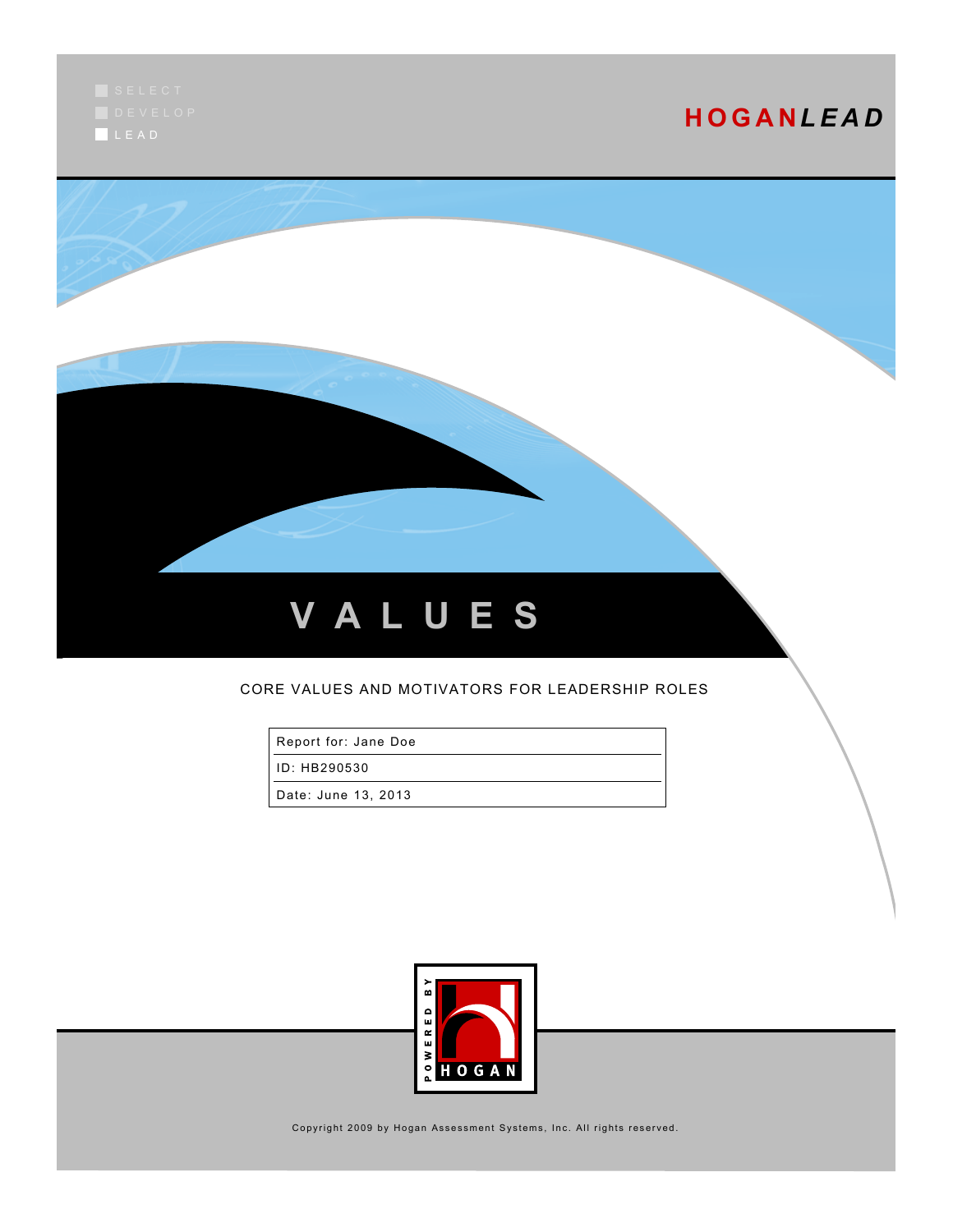

### **Introduction**

The Leadership Forecast Values Report describes your core values and goals and how they can affect your career. Values are an essential part of your identity—they describe who you are, what you stand for, and the environments in which you will flourish. Values powerfully shape the choices that you will make about work, play, and relationships; they will impact your career in four ways.

- 1. **Drivers** Your values are your key drivers—the things in life that motivate you. Values determine your aspirations and symbolize what you strive for and hope to attain. Your values define what you desire in your work and life.
- 2. **Fit.** Your values determine how well you will fit with any organizational culture. Organizational cultures typically reflect the values of senior management. People are happy and productive in cultures that are consistent with their values, and they are distressed and unhappy working in cultures defined by values that differ from their own.
- 3. **Leadership Style and Culture** Your values reflect what you find rewarding and pay attention to or what you dislike and avoid. Thus, your values define the behavior that you like and reward and the behavior that you ignore or dislike. Consequently, your values shape the kind of culture that you, as a leader, will create for your staff and subordinates.
- 4. **Unconscious Biases** Values influence the decisions you make—about people, projects, plans, and strategy. Values filter perceptions of experience, especially about what is desirable or undesirable, good or bad. Values typically operate outside conscious awareness and bias both thought and action.

#### **Ways to Use this Information.**

As you review this report, you may find that your values are inconsistent with your career or the demands placed on you by your role in your current organization. In addition, your day-to-day behavior may not help, and sometimes may even hinder, your ability to realize your career goals. You should not try to change your values if they don't fit with your career or organization. Rather, by becoming aware of your values and unconscious biases, you can begin to adapt your behavior in ways that will create a more productive working situation for yourself and your team.

This report is based on your scores on the Motives, Values, Preferences Inventory (MVPI). The report summarizes your key drivers, the kind of culture you will create as a leader, the organizational cultures that you will prefer (or should try to avoid), the factors that may unconsciously bias your decision making, and possible strategies for minimizing your biases and leading productively.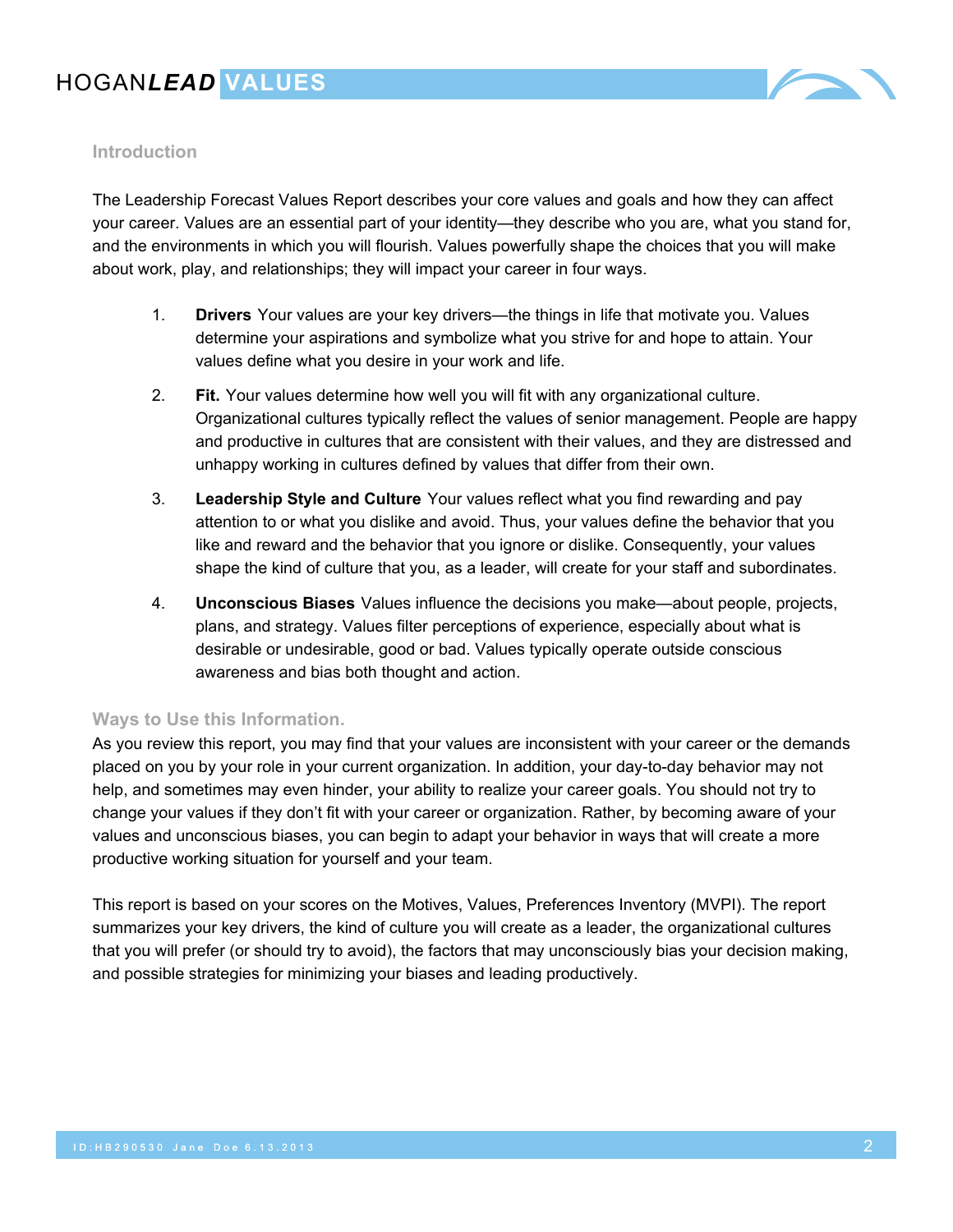

The next page defines the ten MVPI scales and the following page presents a graphic representation of your values profile. This is followed by the report, which describes the meaning and implications of your score on each scale along the dimensions described above. Finally, the end of this report contains valuesbased development suggestions designed to help you to increase your leadership effectiveness. Please note that scores between the 65th and 100th percentile are considered high and represent goals towards which you strive on a daily basis. The higher the score, the more important a value or driver is to you in your work and personal life. Scores between the 36th and 64th percentile are average and represent values that are of mixed importance to you. In this range, you may find values that are pleasure points in your life or values where you are fairly indifferent. Scores between the 0 and 35th percentile are considered low and represent values that are not core drivers for you. The lower your score on a dimension in this report, the higher the likelihood that you are indifferent to that value.

#### *High and low scores on every scale have important implications for careers.*

The information in this report will help you better understand yourself and your values-driven tendencies. Armed with this information, you can capitalize on your strengths and minimize your tactical miscues. You can become more aware of the culture that you create and use this information to interact more successfully with others in your organization. In a competitive business environment, self-awareness and effective self-regulation are important assets that will allow you to become a more successful leader.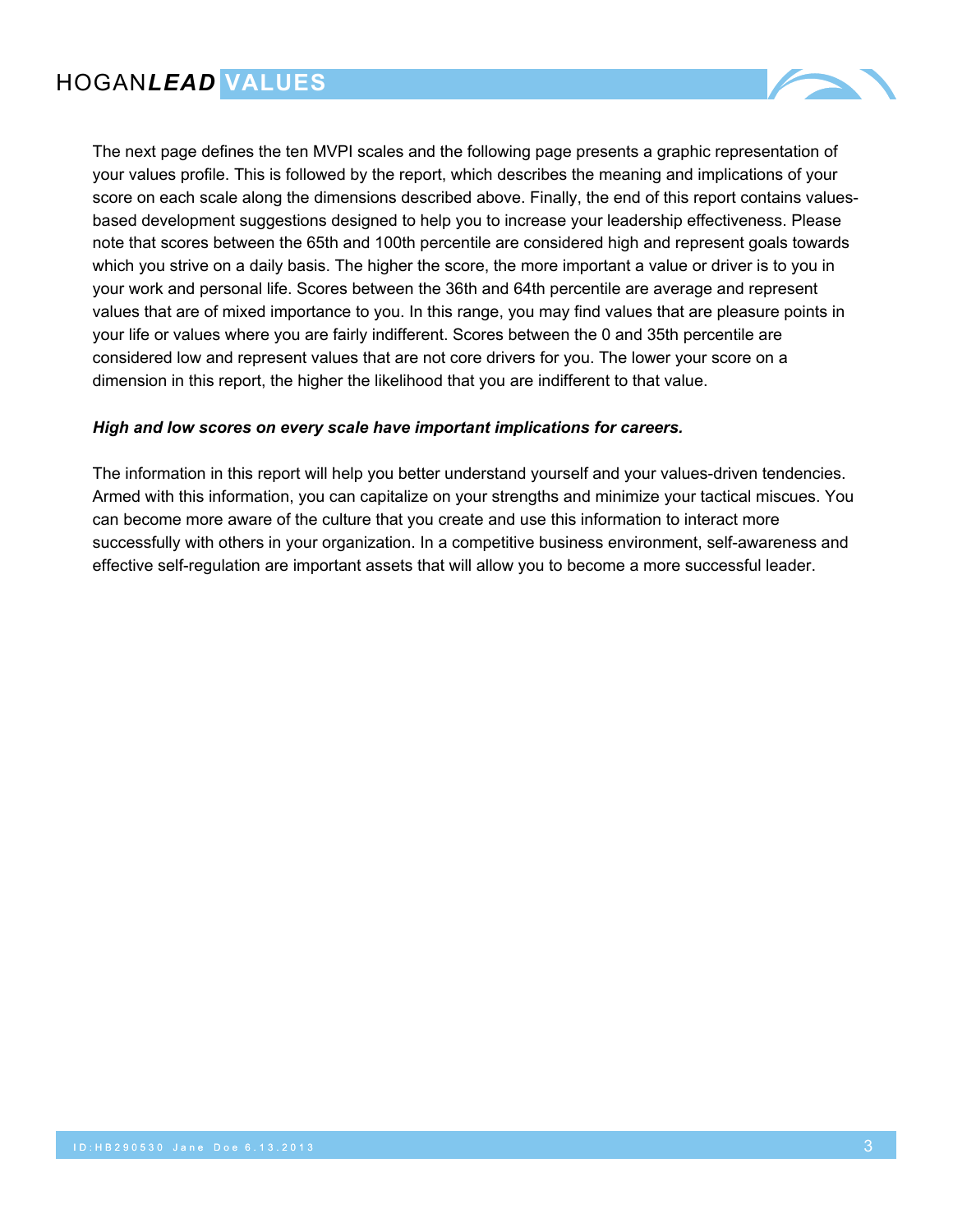

### **Definitions**

The Leadership Forecast Values Report is based on your scores on the ten scales of the MVPI. Those scales are defined below.

| Recognition        | Indifferent to Visibility vs. Wanting to be Noticed<br>Seeking fame, appreciation, and acknowledgment Low scorers are<br>unconcerned about official attention; high scorers seek the spotlight.                                                       |
|--------------------|-------------------------------------------------------------------------------------------------------------------------------------------------------------------------------------------------------------------------------------------------------|
| <b>Power</b>       | Indifferent to Achievement/Competition vs. Being Perceived as Influential<br>Driving to achieve results, control resources, and gain responsibility. Low<br>scorers are willing to follow; high scorers want to take charge and make a<br>difference. |
| <b>Hedonism</b>    | Serious and Self-disciplined vs. Fun Loving and Enjoyment Seeking<br>Wanting fun, variety, and enjoyment in the workplace. Low scorers are<br>restrained and self-disciplined; High scorers are fun-loving and want to enjoy<br>work.                 |
| <b>Altruistic</b>  | Valuing Self-Help vs. Wanting to Help the Others<br>Wanting to help people who are struggling or in need. Low scorers believe in<br>self-reliance; high scorers selflessly extend help to others.                                                     |
| <b>Affiliation</b> | Independent vs. Wanting Social Contact<br>Seeking opportunities to build social networks and collaborate with people.<br>Low scorers prefer to work alone; high scorers search for interaction and<br>social acceptance.                              |
| <b>Tradition</b>   | Valuing Progress and Change vs. History and Convention<br>Respecting structure, rules, and authority. Low scorers challenge the status<br>quo and are open to change; high scorers respect hierarchy, authority, and the<br>ways of the past.         |
| <b>Security</b>    | Risk Tolerant vs. Risk Averse<br>Wanting stability, structure, and order. Low scorers easily tolerate uncertainty<br>and risk; high scorers value defined clarity and predictability.                                                                 |
| <b>Commerce</b>    | Indifferent to Financial Matters vs. Focused on Commercial Outcomes<br>Seeking wealth and financial success. Low scorers have modest financial<br>aspirations; high scorers pay close attention to financial matters.                                 |
| <b>Aesthetics</b>  | Practical vs. Creative<br>Creating work products with a focus on innovation, style, and appearance. Low<br>scorers care about functionality; high scorers care about creative self-<br>expression and the look and feel of their work.                |
| Science            | Intuitive vs. Analytical<br>Preferring a rational, objective approach to decision-making. Low scorers<br>prefer quick, intuitive decisions; high scorers prefer deliberate, data-based<br>decisions.                                                  |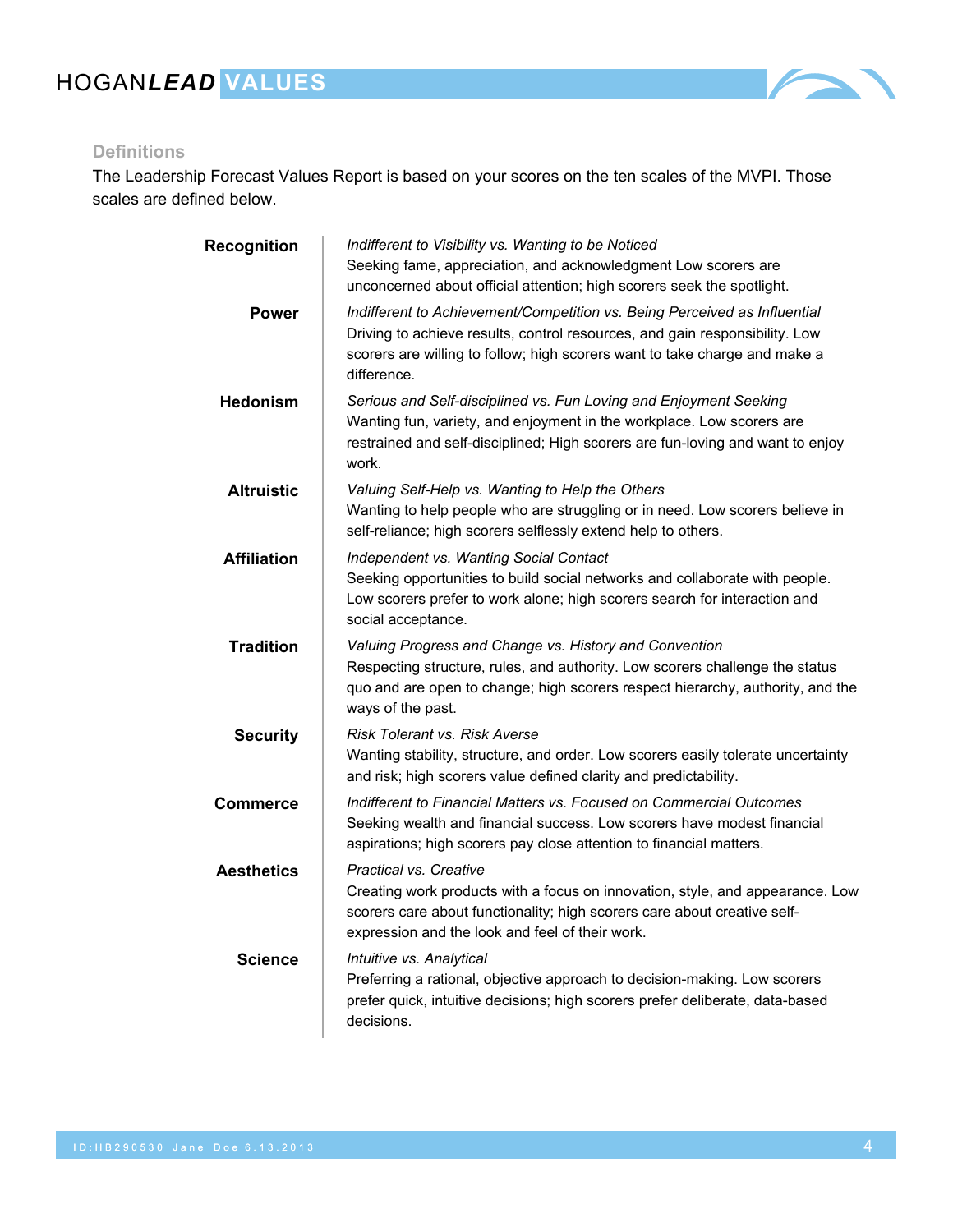### **LEADERSHIP VALUES PROFILE**

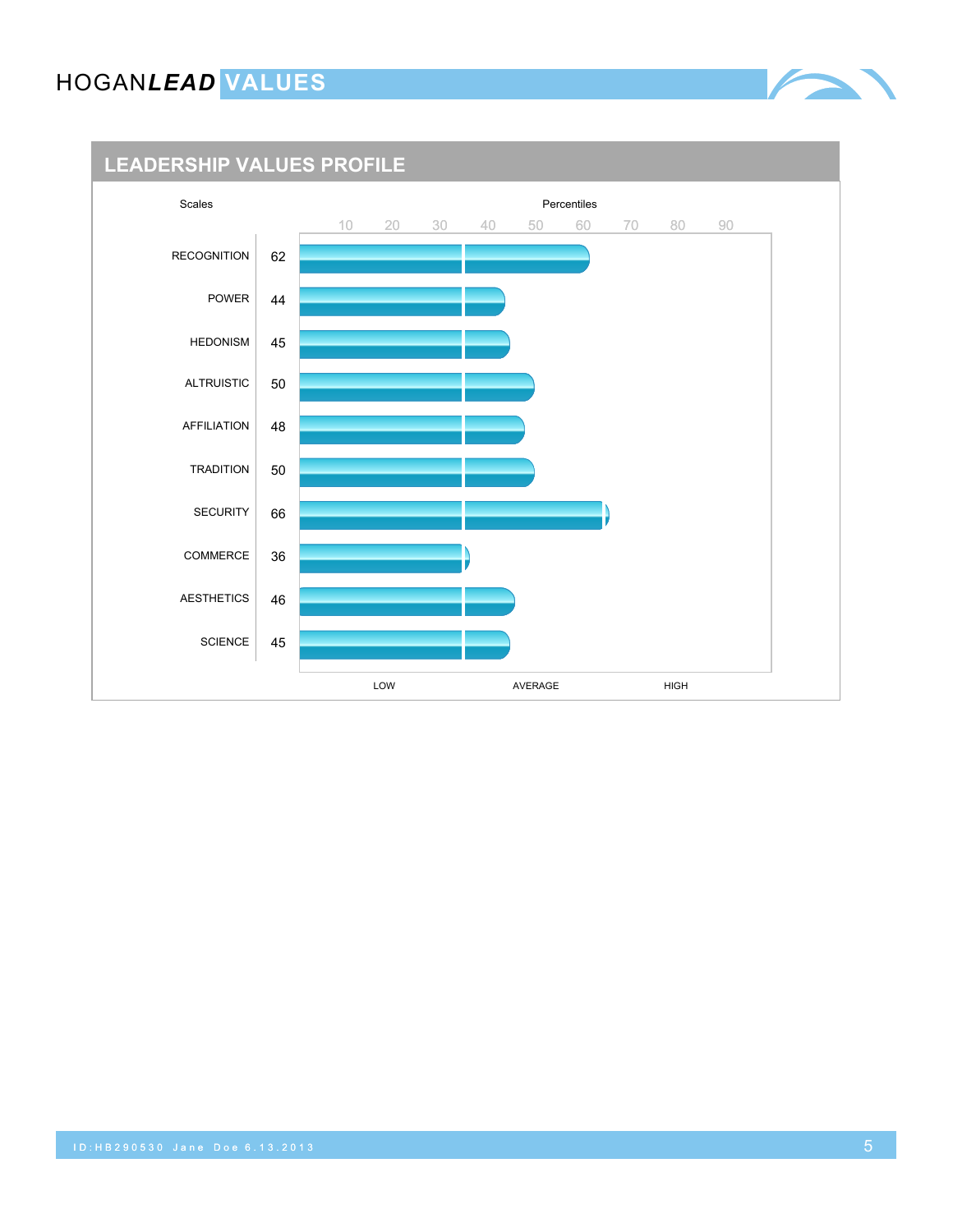

# **Recognition**

Seeking fame, appreciation, and acknowledgment.



The following statements tend to describe people with similar scores to you on the Recognition scale:

| <b>Drivers</b>                                                          |                                                                                                       |  |  |
|-------------------------------------------------------------------------|-------------------------------------------------------------------------------------------------------|--|--|
| You tend to be personally motivated by a desire to:                     |                                                                                                       |  |  |
| • Stand out from the crowd                                              | • Be approved and respected by your peers                                                             |  |  |
| • Have others notice your achievements                                  | • Be in the spotlight when you have a contribution to                                                 |  |  |
|                                                                         | make                                                                                                  |  |  |
|                                                                         | • Create a legacy for which you will be known                                                         |  |  |
| Fit                                                                     |                                                                                                       |  |  |
| You should be most comfortable working in environments that:            |                                                                                                       |  |  |
| • Acknowledge good performance                                          | • Offer opportunities to work on high profile projects                                                |  |  |
| • Encourage managers to praise successful                               | • Reward individual contributions                                                                     |  |  |
| performance                                                             |                                                                                                       |  |  |
| And you tend to dislike environments that:                              |                                                                                                       |  |  |
| • Minimize status                                                       | • Don't acknowledge the contributions of high performers                                              |  |  |
| <b>Leadership Style and Culture</b>                                     |                                                                                                       |  |  |
| As a leader, the culture you create tends to:                           |                                                                                                       |  |  |
| • Celebrate success often                                               | • Recruit high potential staff                                                                        |  |  |
| • Define tangible measures of achievement                               | • Be upbeat, positive, and energetic                                                                  |  |  |
|                                                                         | • Ensure that your contributions are recognized                                                       |  |  |
|                                                                         |                                                                                                       |  |  |
| <b>Unconscious Biases</b>                                               |                                                                                                       |  |  |
| You may not be aware of the following aspects of your leadership style: |                                                                                                       |  |  |
|                                                                         | • You may encourage staff to seek your approval • You tend to seek the attention of senior management |  |  |
|                                                                         | • You may demotivate more modest employees by • You tend to make decisions based on how they may      |  |  |

- overusing public praise and recognition
- You tend to make decisions based on how they may
- 
- play in public • You may not always share credit for accomplishments with colleagues and staff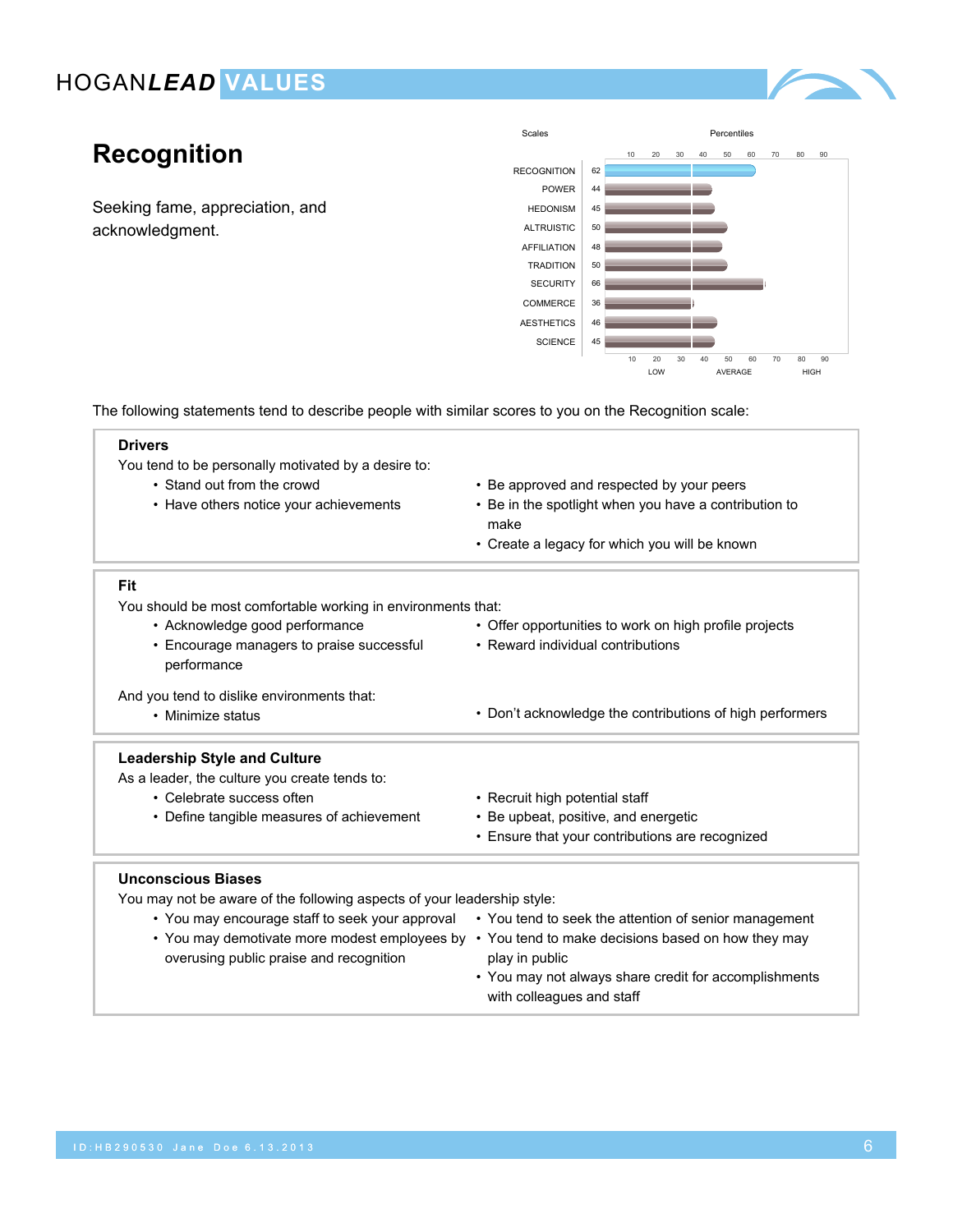### **Power**

Driving to achieve results, control resources, and gain responsibility.



The following statements tend to describe people with similar scores to you on the Power scale:

#### **Drivers**

You tend to be personally motivated by a desire to:

- Establish well defined work routines
- Work with your team to achieve success
- Maintain work-life balance

• Take only moderate risks

- Work according to a known standard
- Work in an efficient organization

#### **Fit**

You should be most comfortable working in environments that:

- Are stable, established, and have low turnover
- Are supportive and minimize competition • Avoid taking the lead on high-risk, visible projects

And you tend to dislike environments that:

• Foster in-house competition and rivalry • Change rapidly

#### **Leadership Style and Culture**

As a leader, the culture you create tends to:

• Understand that people have different skills and performance standardards • Make decisions based on standard practices • Allow people to find their own levels of performance • Tend not to push people for performance • Maintain safe working practices

#### **Unconscious Biases**

- You may prefer to maintain the status quo
- You may be reluctant to make quick or hasty decisions
- You may tend to take only moderate risks
- You tend to tolerate variations in performance
- You may believe that working hard should be its own reward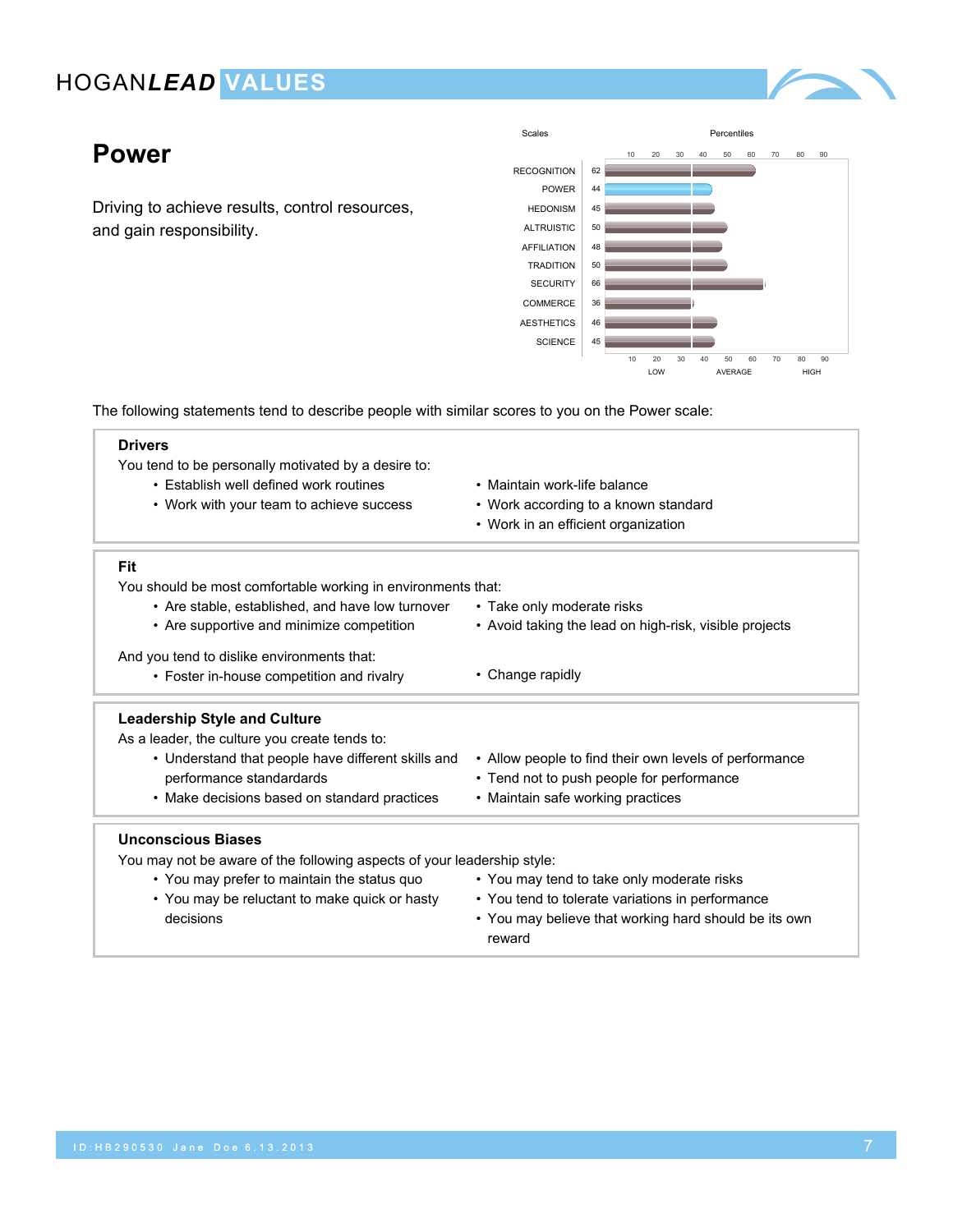

# **Hedonism**

Wanting fun, variety, and enjoyment in the workplace.



The following statements tend to describe people with similar scores to you on the Hedonism scale:

#### **Drivers**

You tend to be personally motivated by a desire to:

- Be respected for your professionalism
- Maintain a well-planned and organized workplace Promote civility and good manners at work
- Limit disruptions of standard routine
	-
	- Put business before pleasure

#### **Fit**

You should be most comfortable working in environments that:

- Feature well-defined and well-structured roles
- Are serious, businesslike, and professional
- Develop leaders who are good role models
- Minimize frivolity and distractions

And you tend to dislike environments that:

• Are disorganized or spontaneous in their approach• Allow employees to behave in overly informal ways to work

#### **Leadership Style and Culture**

As a leader, the culture you create tends to:

- Maintain a businesslike demeanor
- Minimize frivolity at work
- Conform to proper processes
- Treat people with respect
- Ensure that workflow is organized and predictable

#### **Unconscious Biases**

- You may prefer to make decisions based on standard operating procedures
- You may prefer to observe status and hierarchy distinctions
- You may tend to avoid self-indulgence and excess You may prefer to complete tasks in standardized ways
	- You may resent those who don't give work the consistent attention it deserves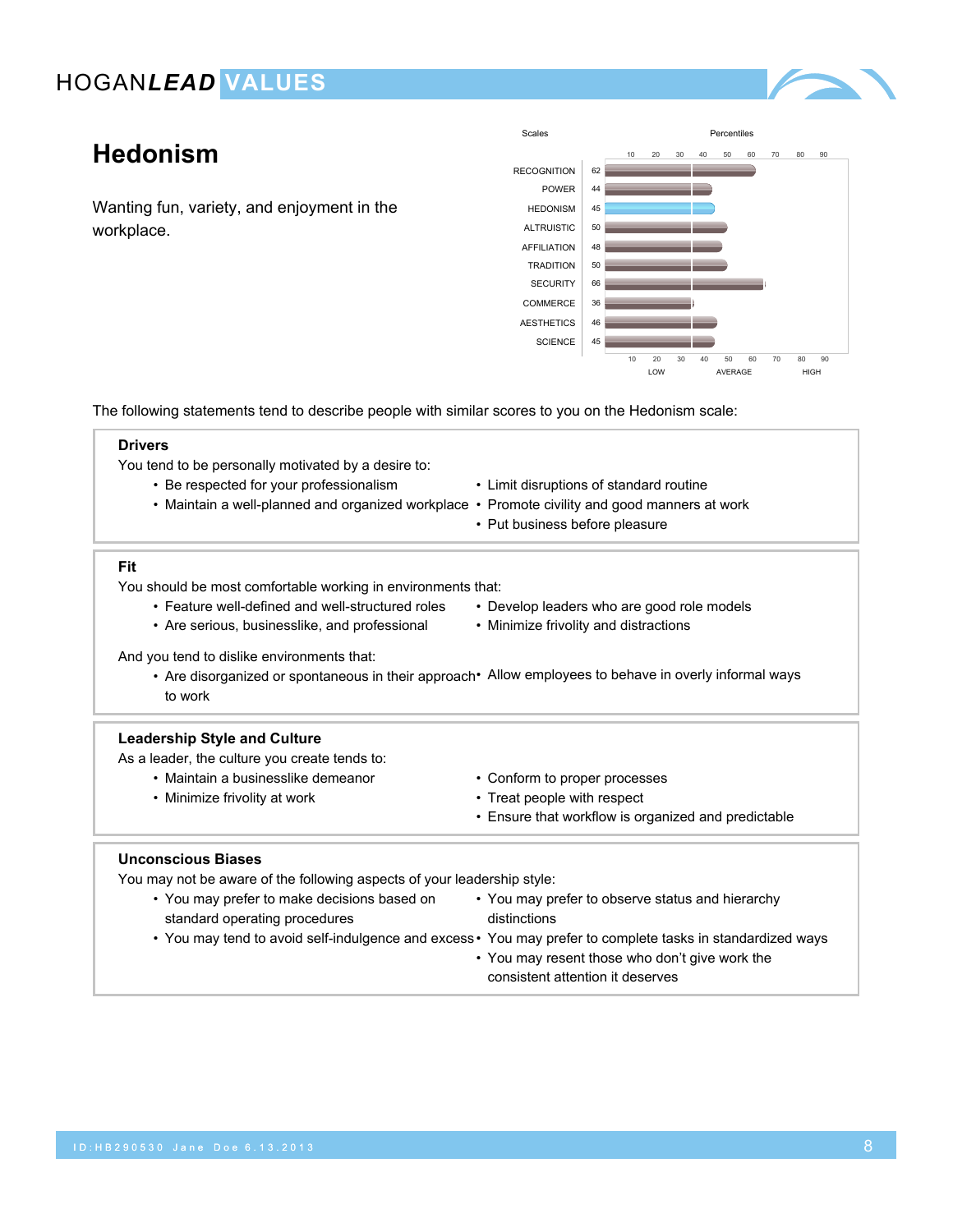

# **Altruistic**

Wanting to help people who are struggling or in need.



• You may avoid interpersonal issues that can affect

The following statements tend to describe people with similar scores to you on the Altruistic scale:

| <b>Drivers</b>                                                          |                                                       |  |  |
|-------------------------------------------------------------------------|-------------------------------------------------------|--|--|
| You tend to be personally motivated by a desire to:                     |                                                       |  |  |
| • Avoid dramatic scenes at work                                         | • Focus on results, not feelings                      |  |  |
| • Reach objective goals (money, victory, etc.)                          | • Form productive relationships at work               |  |  |
|                                                                         | • Base decisions on practical considerations          |  |  |
| Fit                                                                     |                                                       |  |  |
| You should be most comfortable working in environments that:            |                                                       |  |  |
| • Encourage people to speak plainly and directly                        | • Encourage people to get on with their jobs despite  |  |  |
| • Minimize attention to personal problems and                           | personal problems                                     |  |  |
| issues                                                                  | • Emphasize rational decision making and focused work |  |  |
|                                                                         | • Value professionalism                               |  |  |
| And you tend to dislike environments that:                              |                                                       |  |  |
| • Are not task oriented                                                 | • Devote significant resources to volunteerism and    |  |  |
|                                                                         | corporate social responsibility                       |  |  |
| <b>Leadership Style and Culture</b>                                     |                                                       |  |  |
| As a leader, the culture you create tends to:                           |                                                       |  |  |
| • Maintain a clear task orientation                                     | • Avoid participating in corporate charitable events  |  |  |
| • Adopt an impersonal approach to staff issues                          | • Emphasize personal accountability                   |  |  |
|                                                                         | • Value individual responsibility                     |  |  |
| <b>Unconscious Biases</b>                                               |                                                       |  |  |
| You may not be aware of the following aspects of your leadership style: |                                                       |  |  |
| • You may value business issues over staff                              | • You tend to ignore the social dynamics at work      |  |  |
| problems                                                                | • You may assume everyone is as task oriented as you  |  |  |
| • You tend to prefer rational versus sentimental                        | are                                                   |  |  |

performance

• You tend to prefer rational versus sentimental decision making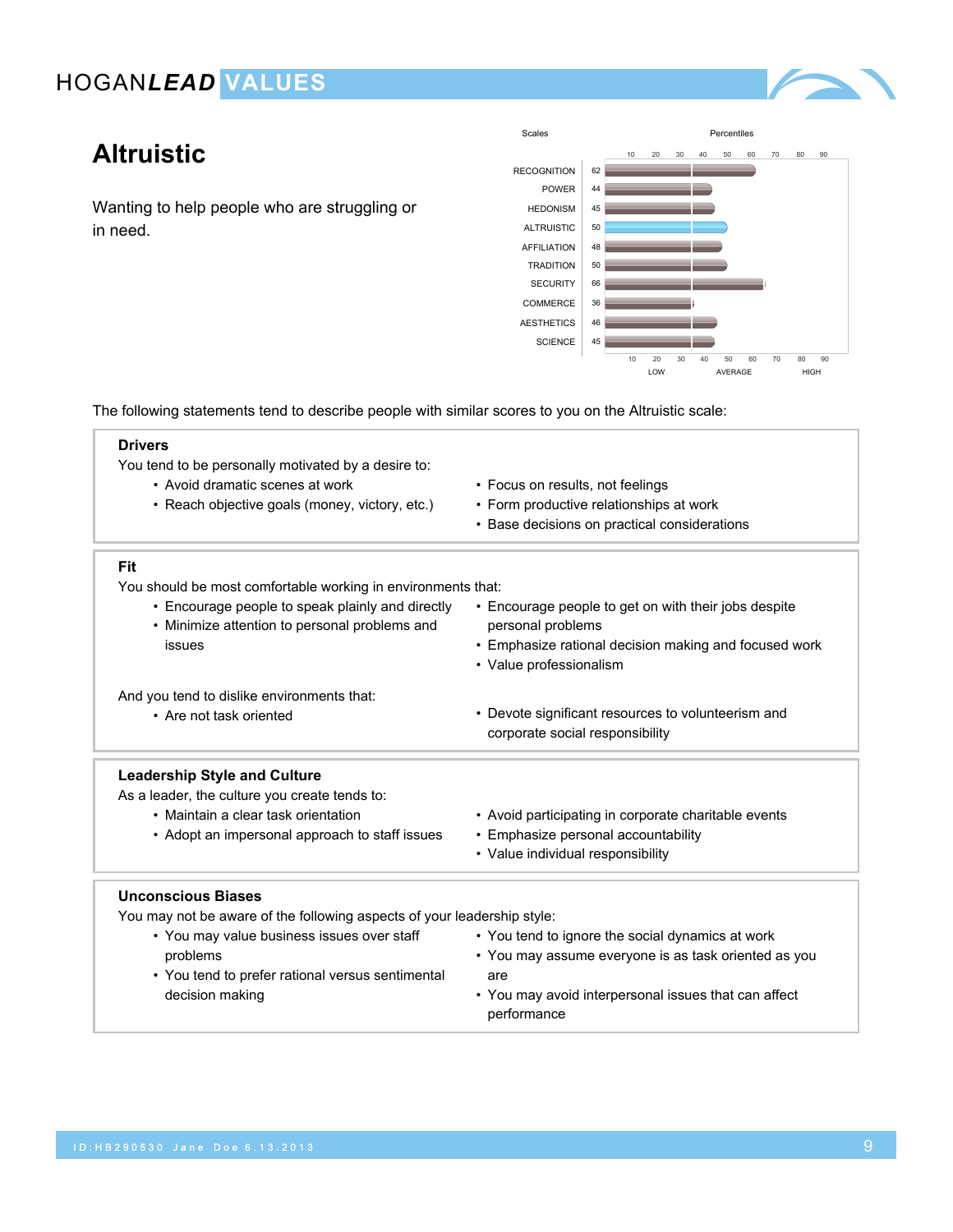

# **Affiliation**

Seeking opportunities to build social networks and collaborate with people.



The following statements tend to describe people with similar scores to you on the Affiliation scale:

#### **Drivers**

You tend to be personally motivated by a desire to:

- Find some private time at work
- Solve problems by yourself
- Be able to concentrate and focus
- Work with known associates
- Avoid interacting with strangers

• Minimize gatherings after work

#### **Fit**

You should be most comfortable working in environments that:

- Reward individual contributions
- Encourage people to stick to their roles

And you tend to dislike environments that:

• Emphasize solving problems in teams • Expect interaction outside the group

#### **Leadership Style and Culture**

As a leader, the culture you create tends to:

- Require teamwork only when necessary
	- Permit people to get on with their own work
- Keep meetings to a required minimum

• Require minimal social contact with clients

- Sponsor very few after work events
- Limit committee work

#### **Unconscious Biases**

You may not be aware of the following aspects of your leadership style:

• You may assume that people will do their best work on their own • You may assume that everyone is (or should be) • You may believe that highly social environments waste self-reliant • You may assume that solving problems in groups is non-productive time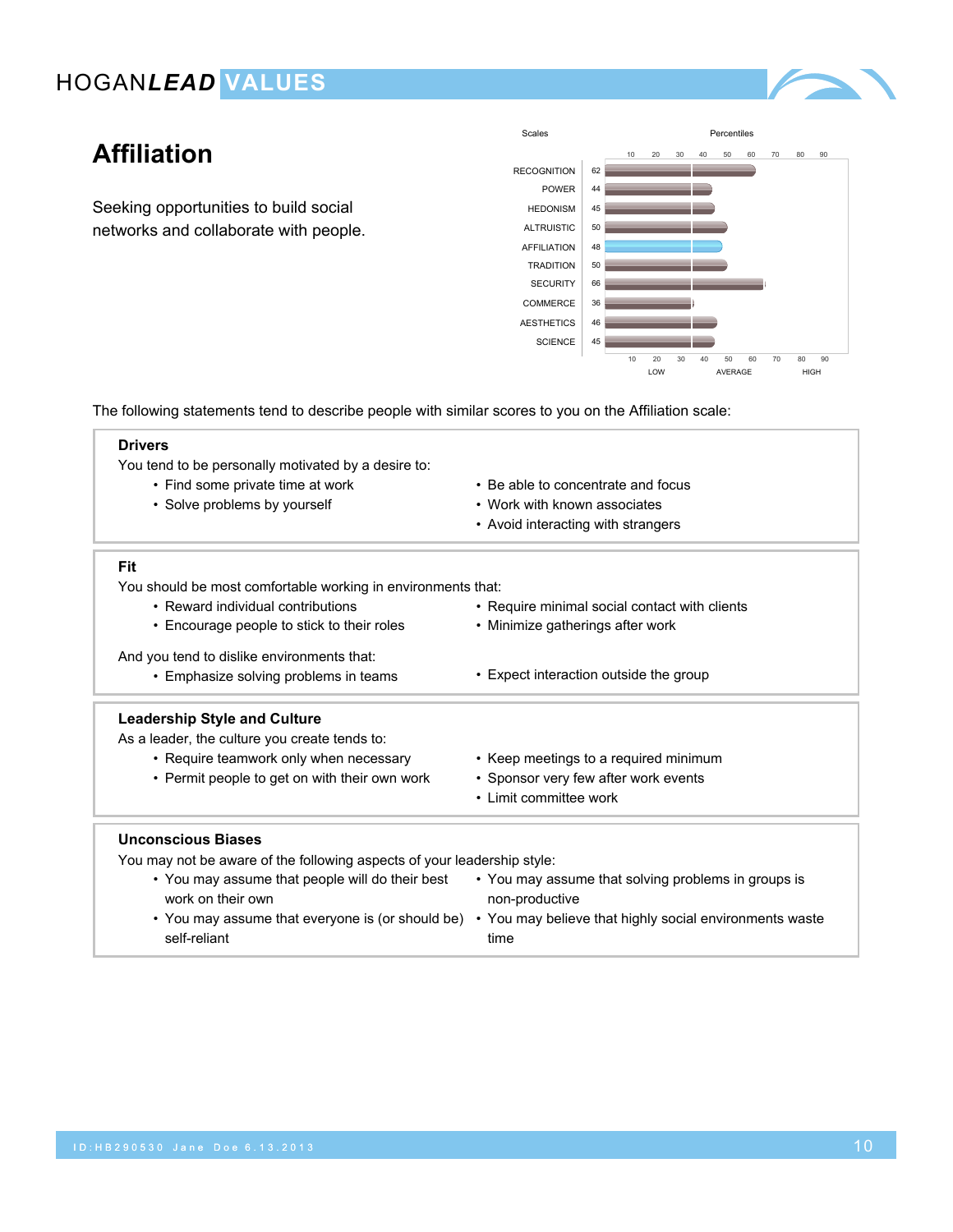

# **Tradition**

Respecting structure, rules, and authority.



The following statements tend to describe people with similar scores to you on the Tradition scale:

| irive |
|-------|
|-------|

You tend to be personally motivated by a desire to:

- Question convention and authority
- Minimize external controls
- Seek novelty, change, and exploration
- Generate novel solutions to problems
- Pursue non-traditional work or careers

#### **Fit**

You should be most comfortable working in environments that:

- Are democratic and consultative
- Challenge, innovate, and experiment

And you tend to dislike environments that:

• Are marked by authoritarian leadership • Treat employees as expendable commodities

#### **Leadership Style and Culture**

As a leader, the culture you create tends to:

- Tend to be relaxed and informal
- Encourage spontaneity, openness, and initiative
- Value new ideas

• Tolerate diversity • Encourage initiative

- Seek interesting and novel projects
- Empower staff

#### **Unconscious Biases**

- You tend to challenge authority
- You may dislike setting expectations for others
- You tend to be concerned with finding new ways to do things • You may make decisions that promote autonomy and
- self-direction
- You may make decisions that reduce hierarchy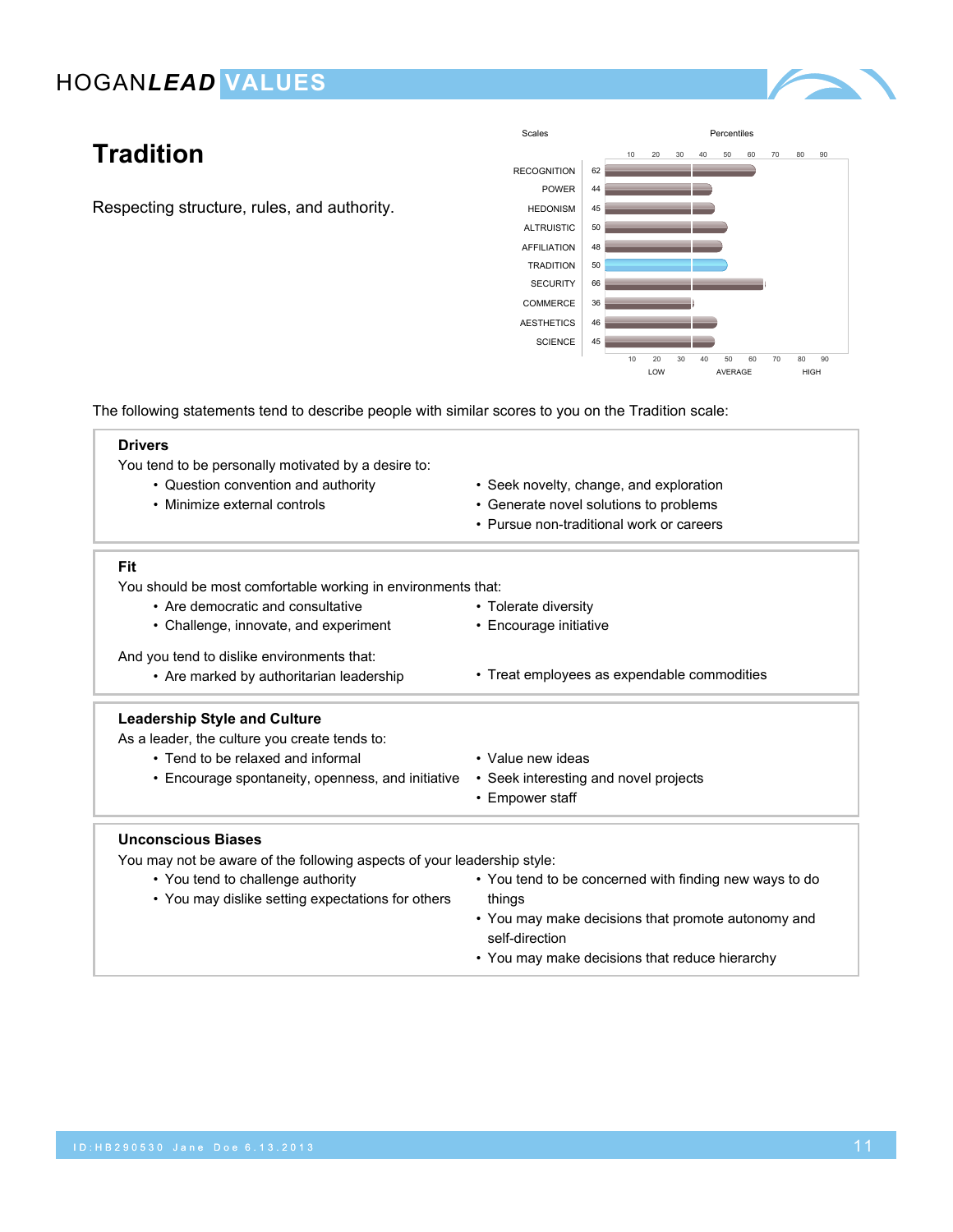

# **Security**

Wanting stability, structure, and order.



The following statements tend to describe people with similar scores to you on the Security scale:

| <b>Drivers</b><br>You tend to be personally motivated by a desire to:              |                                                    |  |
|------------------------------------------------------------------------------------|----------------------------------------------------|--|
| • Be seen as sensible and practical                                                | • Be known as pragmatic and tough                  |  |
| • Avoid taking unnecessary risks                                                   | • Generate clear results and expectations          |  |
|                                                                                    | • Know and understand the facts                    |  |
| Fit                                                                                |                                                    |  |
| You should be most comfortable working in environments that:                       |                                                    |  |
| • Are stable and prudent                                                           | • Minimize politics and emphasize accountability   |  |
| • Contain leaders who are pragmatic and cautious                                   | • Feature organic growth                           |  |
| And you tend to dislike environments that:                                         |                                                    |  |
| • Seem careless about making risky decisions                                       | • Implement intuitive solutions to problems        |  |
| <b>Leadership Style and Culture</b>                                                |                                                    |  |
| As a leader, the culture you create tends to:                                      |                                                    |  |
| • Avoid unnecessary risk                                                           | • Value stability and long-term planning           |  |
| • Be reliable, professional, and ethically sound                                   | • Focus on compliance and process following        |  |
|                                                                                    | • Reward high quality, well thought-out decisions  |  |
| <b>Unconscious Biases</b>                                                          |                                                    |  |
| You may not be aware of the following aspects of your leadership style:            |                                                    |  |
| • You may avoid decisions based on sentiment and • You may avoid unnecessary risks |                                                    |  |
| feelings                                                                           | • You may resist deviations from accepted practice |  |

• You may need hard data to justify decisions

• You may trust action and mistrust intuition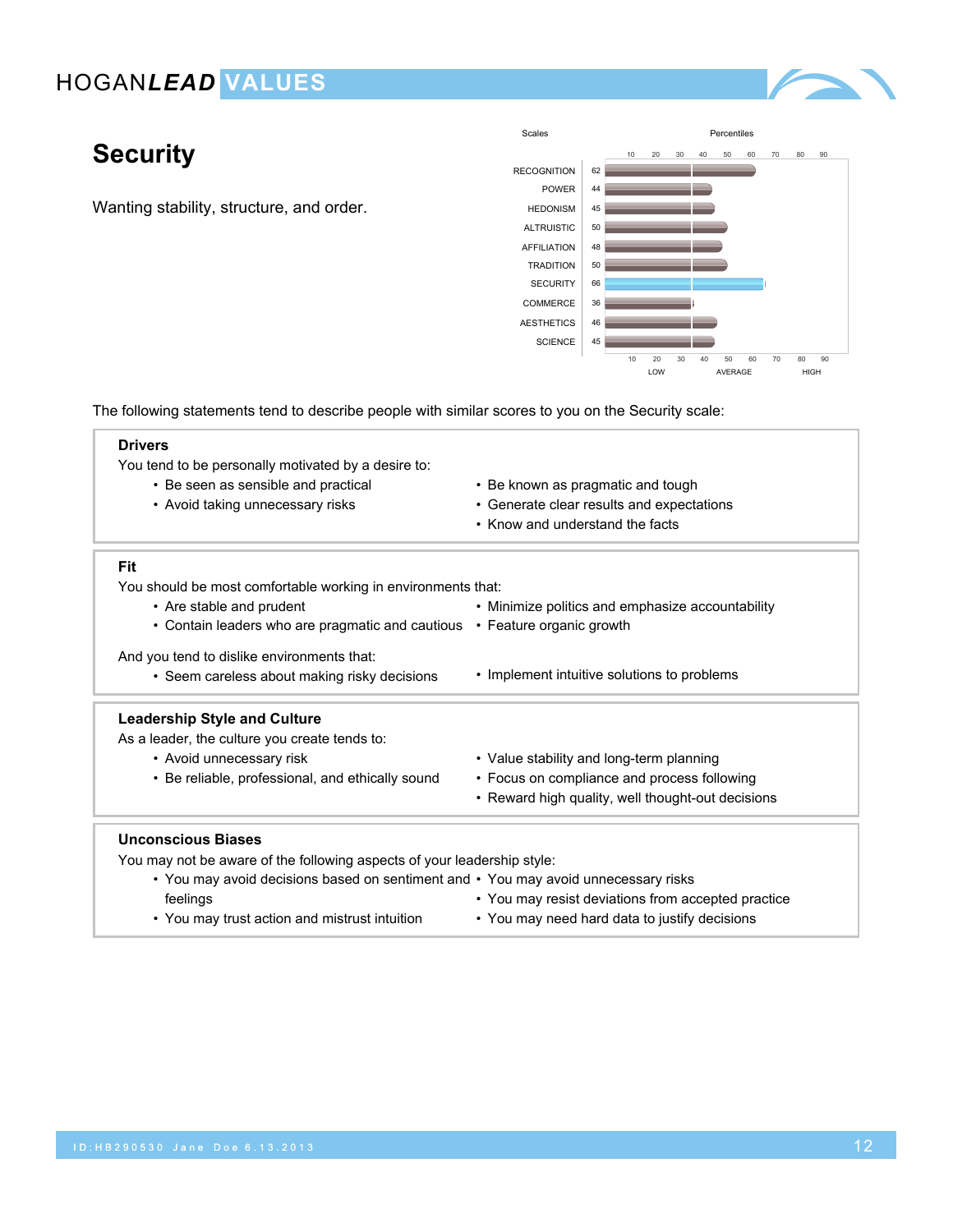

# **Commerce**

Seeking wealth and financial success.



The following statements tend to describe people with similar scores to you on the Commerce scale:

| <b>Drivers</b>                                                          |                                                         |  |  |
|-------------------------------------------------------------------------|---------------------------------------------------------|--|--|
| You tend to be personally motivated by a desire to:                     |                                                         |  |  |
| • Follow your interests and pleasures                                   | • Cooperate rather than compete                         |  |  |
| • Work at your own speed                                                | • Enjoy a low pressure and low stress lifestyle         |  |  |
|                                                                         | • Be responsible for your own performance               |  |  |
| Fit                                                                     |                                                         |  |  |
| You should be most comfortable working in environments that:            |                                                         |  |  |
| • Put the bottom line in perspective                                    | • Let employees pursue their passions                   |  |  |
| • Balance work and life demands                                         | • Consider people's feelings                            |  |  |
| And you tend to dislike environments that:                              |                                                         |  |  |
| • Are hard-charging, competitive, and aggressive                        | • Judge people only by their output                     |  |  |
| <b>Leadership Style and Culture</b>                                     |                                                         |  |  |
| As a leader, the culture you create tends to:                           |                                                         |  |  |
| • Focus on the quality of ideas rather than their                       | • Favor flexible goals and deadlines                    |  |  |
| financial implications                                                  | • Tend to make decisions based on expediency            |  |  |
| • Minimize stretch goals and assignments                                | • Emphasize the importance of work life balance         |  |  |
| <b>Unconscious Biases</b>                                               |                                                         |  |  |
| You may not be aware of the following aspects of your leadership style: |                                                         |  |  |
| • You tend to be reluctant to confront poor                             | • You may have difficulty setting performance goals for |  |  |
| performance                                                             | your employees                                          |  |  |

• You may accept limits on what is possible • You tend to prefer the path of least resistance • You may prefer self-actualization over career advancement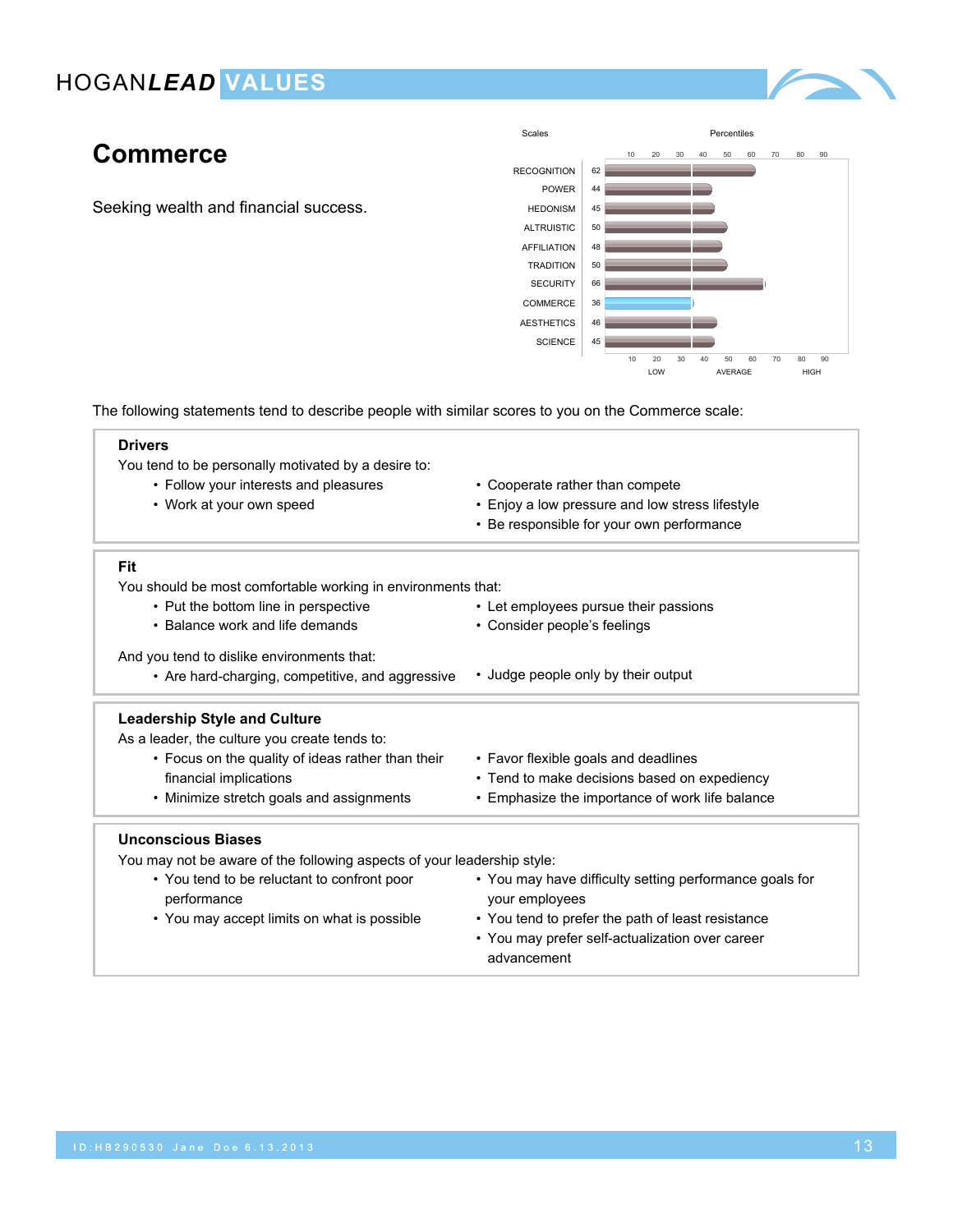# **Aesthetics**

Focusing on innovation, style, and appearance.



The following statements tend to describe people with similar scores to you on the Aesthetics scale:

#### **Drivers**

You tend to be personally motivated by a desire to:

- Make decisions based on established facts
- Deliver practical and workable solutions
- Translate vague ideas into practical reality
- Avoid seeming weak and indecisive
- Emphasize substance over style

#### **Fit**

You should be most comfortable working in environments that:

- Are procedural and organized
- Work with tangible products and goals
- Are practical and action-oriented
- Have a traditional masculine orientation

And you tend to dislike environments that:

• Are so fraught with emotion that nothing gets done• Use style to obscure practicality

#### **Leadership Style and Culture**

As a leader, the culture you create tends to:

- Mistrust emotion and sentiment
- Emphasize functionality and minimize frills
- Minimize concern with design issues
- Make decisions based on facts rather than feelings
- Focus on outcomes over process

#### **Unconscious Biases**

| • You may not be especially interested in marketing • You may show only mild concern with staff morale |                                                     |
|--------------------------------------------------------------------------------------------------------|-----------------------------------------------------|
| <b>ISSUES</b>                                                                                          | • You may tend to avoid speculation and theoretical |
| • You may have little interest in why something                                                        | discussions                                         |
| works                                                                                                  | • You may focus on hard facts and prior experience  |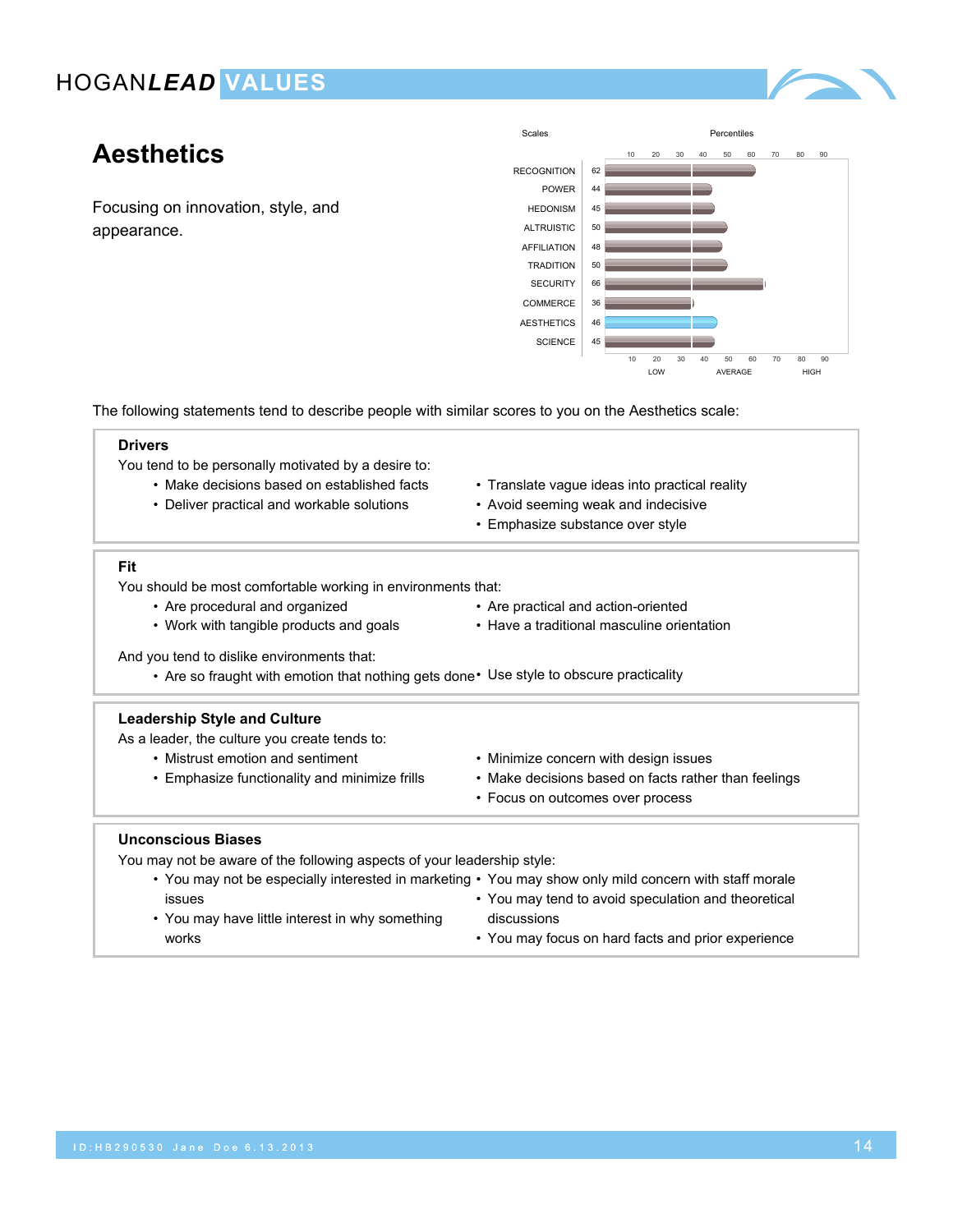

# **Science**

Preferring a rational, objective approach to decision-making.



The following statements tend to describe people with similar scores to you on the Science scale:

| <b>Drivers</b>                                                                   |                                                                                               |  |  |
|----------------------------------------------------------------------------------|-----------------------------------------------------------------------------------------------|--|--|
| You tend to be personally motivated by a desire to:                              |                                                                                               |  |  |
| • Make decisions and move on                                                     | • Be specific, concrete, and functional                                                       |  |  |
| • Pay attention to the practical realities of business • Trust your gut feelings |                                                                                               |  |  |
| and life                                                                         | • Avoid becoming overwhelmed by complexity                                                    |  |  |
| Fit                                                                              |                                                                                               |  |  |
| You should be most comfortable working in environments that:                     |                                                                                               |  |  |
| • Are pragmatic, practical, and grounded                                         | • Mistrust hypotheticals                                                                      |  |  |
| • Emphasize action over contemplation                                            | • Focus on what can be done with the resources available                                      |  |  |
| And you tend to dislike environments that:                                       |                                                                                               |  |  |
| • Require extensive data-based justification for                                 | • Are prone to "paralysis by analysis"                                                        |  |  |
| decisions                                                                        |                                                                                               |  |  |
| <b>Leadership Style and Culture</b>                                              |                                                                                               |  |  |
| As a leader, the culture you create tends to:                                    |                                                                                               |  |  |
| • Prefer quick and intuitive decision making                                     | • Be practical and tactical                                                                   |  |  |
| • Favor action over reflection                                                   | • Avoid endless discussions of possible solutions                                             |  |  |
|                                                                                  | • Be impatient with data-based decision making                                                |  |  |
| <b>Unconscious Biases</b>                                                        |                                                                                               |  |  |
| You may not be aware of the following aspects of your leadership style:          |                                                                                               |  |  |
|                                                                                  | Nou tend to be important with bypothetical and May mou value intuition to solve meet problems |  |  |

- You tend to be impatient with hypothetical problems
- You may value intuition to solve most problems
- You tend to emphasize the tactical over the strategic
- You may be impatient with overly careful decision-• You may desire clarity and simplicity making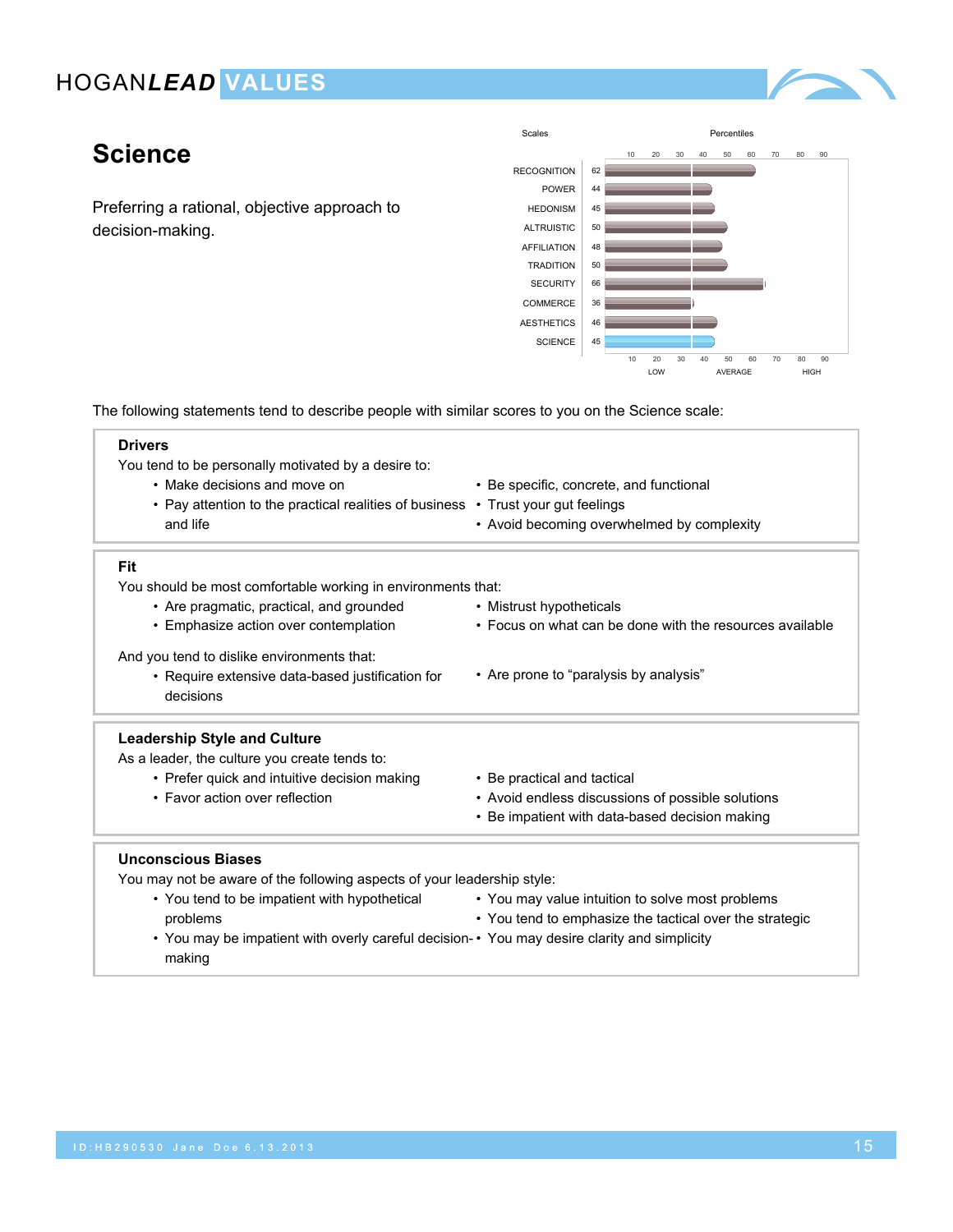![](_page_15_Picture_1.jpeg)

### **Development Opportunities**

#### **Recognition**

- Find ways for your staff and colleagues to gain recognition
- Ask others for feedback regarding your leadership performance
- Be sure to share credit for accomplishments
- Encourage others to share and contribute ideas

#### **Power**

- Try to hold everyone to the same performance standards
- Understand that customers often need guidance and direction
- Be sure to make decisions in a timely manner—others may be waiting on you
- Be willing to take the lead on new projects

#### **Hedonism**

- Recognize that your staff may be more productive if you allow them to relax once in a while
- Encourage "brainstorming" and creative problem solving
- Find ways to reduce your need to "take your work home"
- Allow subordinates to personalize their offices or workstations

#### **Altruistic**

- Ask your staff to organize a charitable event
- Periodically ask your staff how they are doing
- Volunteer to mentor a new employee
- Share with your staff your vision for their goals and growth and invite their reactions

#### **Affiliation**

- Socialize more often with staff and clients—they will appreciate it
- Offer your staff multiple projects and roles; don't insist that they specialize in their work
- Use work teams to solve the problems that impact them
- Let subordinates know when they have done well and how they can improve

#### **Tradition**

- Remember that some people like and need rules
- Show respect for company expectations by staying on schedule for your performance goals
- Remember that not all of your subordinates will be self-motivated; give them clear direction and guidance
- Give your staff specific feedback regarding success and areas for improvement